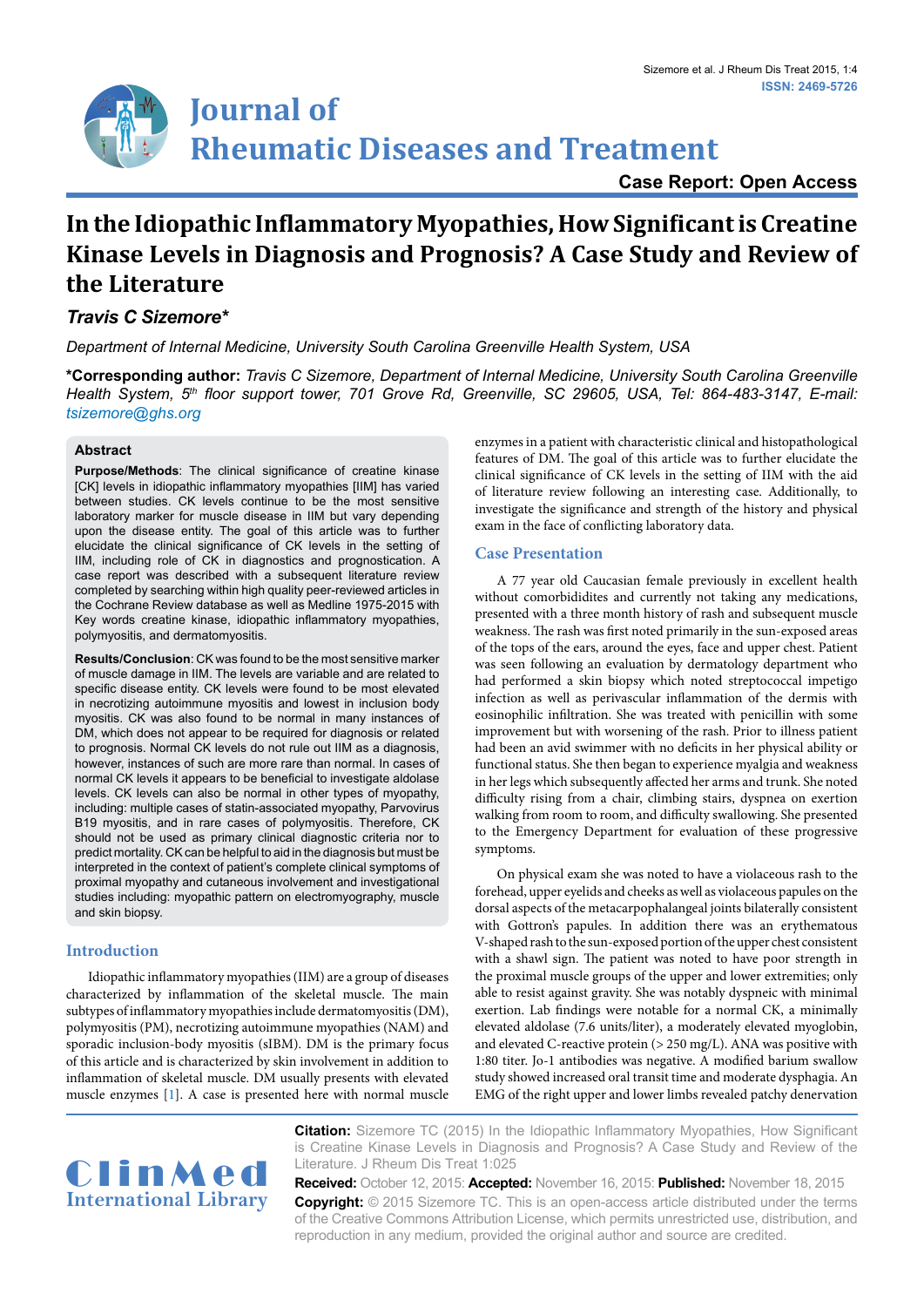in proximal muscles with typical myopathic waveforms consistent with myositis. Muscle biopsy revealed mild perifascicular atrophy and a chronic mononuclear inflammatory infiltrate. Neoplasia screening was conducting including CT Chest/Abdomen/Pelvis, mammography. Colonoscopy screening was normal at age of 65, as well as a normal cervical cancer screen at age of 65. The patient was started on a course of oral prednisone 80 mg daily with improvement noted to rash and improvement in her muscle weakness. A pulmonary consultation was made with unremarkable pulmonary function tests.

### **Methods**

Following a case review, a literature review was completed by conducting a search within high quality peer-reviewed articles in the Cochrane Review database as well as Medline 1975-2015 with key words creatine kinase, idiopathic inflammatory myopathies, polymyositis, and dermatomyositis.

#### **Results/Discussion**

The IIM disease subsets are differentiated by a high degree of variability in disease presentation. The prevalence of IIM as a group is about 1 in 100,000 with annual incidence is approximately one two per million adults and is more common in females [[1](#page-1-0)]. There is an association with paraneoplastic disease and IIM in recent data, especially the subset DM [\[2\]](#page-1-4) in addition to a DM-association with multiple pulmonary complications that can contribute to significant morbidity and mortality [\[3\]](#page-1-5). Cancer screening is recommended and was completed in the patient included in our case study. The different cutaneous manifestations include: 1) heliotrope rash - a purplish red rash surrounding eyes and eyelids 2) Gottron papules - raised erythematous plaques on elbows and hands 3) Shawl and V-sign - rash in shawl distribution along dorsal trunk and then a V-neck shaped sunburn like rash, respectively 4) Mechanic's hands erythematous roughened skin changes of the palms and fingers with dirty - appearing horizontal lines across lateral and palmar aspects of fingers. Clinically amyopathic dermatomyositis (CADM) is a subset of DM that presents with little or no evidence of myositis but with typical cutaneous manifestations. CADM represents approximately 20% of cases of DM [\[4\]](#page-1-6).

#### **Pathophysiology**

The mechanism causing myositis in IIM is poorly understood. It has been postulated that activation of the endoplasmic reticulum stress pathway contributes, specifically a disruption in this process [[5\]](#page-1-7), resulting in a complement-mediated microangiopathy that causes destruction of capillaries and in increase in inflammation [\[6](#page-1-8)]. In addition, there has been suggested a possible pathway involving aminoacyl t-RNA synthetase (ARS) molecules, and proteolytic fragments produced during inflammation [[7](#page-1-9)].

#### **Diagnosis and evaluation**

There are many novel antibodies suggested to aid in diagnostics, including eight variable antisynthetases, anti-SRP, -200/100 (HMGCR), -Mi-2, -CADM-140 (MDA5), -SAE, -p155, -MJ (NXP-2), and -PMS1 [\[8](#page-1-10)]. The previous novel antibodies were not evaluated in the case do the overwhelming evidence of patient's diagnose without the need for further serum antibody investigation.

Clinical assessment of the patient can be assisted with the use of multiple distinct tools including: Myositis Damage Index (MDI), Myositis disease activity assessment tool (MDAAT), the Physician and Patient/Parent Global Activity (PGA) assessment, or Manual muscle testing (MM) [[9\]](#page-1-11). Clinical assessment tools were not utilized in this particular case, again because of the overwhelming clinical and histopathological clinical clues. Accurate diagnosis is imperative; it is important to differentiate IIM from IIM-like conditions because of the potential for IIM-related therapy to result in toxic adverse effects in the setting of misdiagnosis [[10](#page-1-12)].

CK was found to be the most sensitive marker of muscle damage in IIM. Serum elevation of CK levels are postulated to occur when

there is damage to the sarcolemma and z-disks [\[11](#page-1-1)[-13\]](#page-1-2). The levels vary depending on the disease entity with highest CK levels observed in necrotizing autoimmune myositis and lowest in inclusion body myositis [\[14\]](#page-1-3). CK was also found to be normal in many instances of DM, which at first thought to be related to poor prognosis [[15\]](#page-2-0) however, in subsequent studies, there has been difficulty in associating normal CK levels with a poor prognosis in both DM and PM [\[16](#page-2-1)[-18\]](#page-2-2). Normal CK levels can be seen in myopathies with an underlying etiology other than DM, such as statin-associated myopathy, Parvovirus B19 myositis, thyrotoxic myopathy and in rare cases of PM [[19-](#page-2-3)[22](#page-2-4)]. In addition, the case patient was observed with dermatomyositis with normal CK levels.

Treatment: IIM treatment is primarily accomplished by corticosteroids. However, there are multiple side effects, including a statistically significant increased risk of thromboembolic arterial events in IIM treated with corticosteroids [\[23\]](#page-2-5) thus; immunosuppressive agents are increasing in frequency of use. Combination approach of corticosteroids with immunosuppressive therapy can lead to a decrease in duration and dose of corticosteroid [[24](#page-2-6)]. In the present case, patient had responded to corticosteroids appropriately and taper had already been initiated. Methotrexate was considered if patient were to clinically regress during steroid taper consideration.

This particular case patient presented with highly characteristic and disabling clinical features of DM but with normal or minimal elevation in muscle enzymes and negative serologies in regard to Antijo 1 antibody as well as SRP. Muscle biopsy revealed perifascicular atrophy which historically supports a diagnosis of DM [\[25\]](#page-2-7). Clinical improvement including decreased muscle weakness was noted with initiation of steroids in this case patient. This case demonstrates the significance and strength of the history and physical exam in the face of conflicting laboratory data as this patient was initially ignored as IIM because of the lack of rise in CK. DM should not immediately be dismissed following a normal investigation of CK levels. In addition it is important to differentiate IIM from IIM-mimics because of the many adverse effects associated with the treatment of IIM.

#### **References**

- <span id="page-1-0"></span>1. [Iaccarino L, Ghirardello A, Bettio S, Zen M, Gatto M, et al. \(2014\) The clinical](http://www.ncbi.nlm.nih.gov/pubmed/24467910)  [features, diagnosis and classification of dermatomyositis. J Autoimmun 48-](http://www.ncbi.nlm.nih.gov/pubmed/24467910) [49: 122-7.](http://www.ncbi.nlm.nih.gov/pubmed/24467910)
- <span id="page-1-4"></span>2. [Selva-O'Callaghan A, Trallero-Araguás E, Grau-Junyent JM, Labrador-](http://www.ncbi.nlm.nih.gov/pubmed/20827204)Horrillo M (2010) Malignancy and myositis: novel autoantibodies and new [insights. Curr Opin Rheumatol 22: 627-632.](http://www.ncbi.nlm.nih.gov/pubmed/20827204)
- <span id="page-1-5"></span>3. [Miller SA, Glassberg MK, Ascherman DP \(2015\) Pulmonary complications of](http://www.ncbi.nlm.nih.gov/pubmed/25836641)  [inflammatory myopathy. Rheum Dis Clin North Am 41: 249-262.](http://www.ncbi.nlm.nih.gov/pubmed/25836641)
- <span id="page-1-6"></span>4. [Sato S, Kuwana M \(2010\) Clinically amyopathic dermatomyositis. Curr Opin](http://www.ncbi.nlm.nih.gov/pubmed/20827200)  [Rheumatol 22: 639-643.](http://www.ncbi.nlm.nih.gov/pubmed/20827200)
- <span id="page-1-7"></span>5. [Lightfoot AP, McArdle A, Jackson MJ, Cooper RG \(2015\) In the idiopathic](http://www.ncbi.nlm.nih.gov/pubmed/26063809)  [inflammatory myopathies \(IIM\), do reactive oxygen species \(ROS\) contribute](http://www.ncbi.nlm.nih.gov/pubmed/26063809)  [to muscle weakness? Ann Rheum Dis 74: 1340-1346.](http://www.ncbi.nlm.nih.gov/pubmed/26063809)
- <span id="page-1-8"></span>6. [Dalakas MC \(2011\) Pathophysiology of inflammatory and autoimmune](http://www.ncbi.nlm.nih.gov/pubmed/21411269)  [myopathies. Presse Med 40: e237-247.](http://www.ncbi.nlm.nih.gov/pubmed/21411269)
- <span id="page-1-9"></span>7. [Levine SM, Rosen A, Casciola-Rosen LA \(2003\) Anti-aminoacyl tRNA](http://www.ncbi.nlm.nih.gov/pubmed/14569199)  [synthetase immune responses: insights into the pathogenesis of the](http://www.ncbi.nlm.nih.gov/pubmed/14569199)  [idiopathic inflammatory myopathies. Curr Opin Rheumatol 15: 708-713.](http://www.ncbi.nlm.nih.gov/pubmed/14569199)
- <span id="page-1-10"></span>8. [Lazarou IN, Guerne PA \(2013\) Classification, diagnosis, and management of](http://www.ncbi.nlm.nih.gov/pubmed/23504386)  [idiopathic inflammatory myopathies. J Rheumatol 40: 550-564.](http://www.ncbi.nlm.nih.gov/pubmed/23504386)
- <span id="page-1-11"></span>9. [Iaccarino L, Pegoraro E, Bello L, Bettio S, Borella E, et al. \(2014\) Assessment](http://www.ncbi.nlm.nih.gov/pubmed/26000160)  [of patients with idiopathic inflammatory myopathies and isolated creatin](http://www.ncbi.nlm.nih.gov/pubmed/26000160)[kinase elevation. Auto Immun Highlights 5: 87-94.](http://www.ncbi.nlm.nih.gov/pubmed/26000160)
- <span id="page-1-12"></span>10. [Hilton-Jones D \(2014\) Myositis mimics: how to recognize them. Curr Opin](http://www.ncbi.nlm.nih.gov/pubmed/25105740)  [Rheumatol 26: 663-670.](http://www.ncbi.nlm.nih.gov/pubmed/25105740)
- <span id="page-1-1"></span>11. [Brancaccio P, Lippi G, Maffulli N \(2010\) Biochemical markers of muscular](http://www.ncbi.nlm.nih.gov/pubmed/20518645)  [damage. Clin Chem Lab Med 48: 757-767.](http://www.ncbi.nlm.nih.gov/pubmed/20518645)
- 12. [Brancaccio P, Maffulli N, Buonauro R, Limongelli FM \(2008\) Serum enzyme](http://www.ncbi.nlm.nih.gov/pubmed/18206566)  [monitoring in sports medicine. Clin Sports Med 27: 1-18, vii.](http://www.ncbi.nlm.nih.gov/pubmed/18206566)
- <span id="page-1-2"></span>13. [Brancaccio P, Maffulli N, Limongelli FM \(2007\) Creatine kinase monitoring in](http://www.ncbi.nlm.nih.gov/pubmed/17569697)  [sport medicine. Br Med Bull 81-82: 209-30.](http://www.ncbi.nlm.nih.gov/pubmed/17569697)
- <span id="page-1-3"></span>14. [Dalakas MC \(2015\) Inflammatory muscle diseases. N Engl J Med 372: 1734-](http://www.ncbi.nlm.nih.gov/pubmed/25923553)